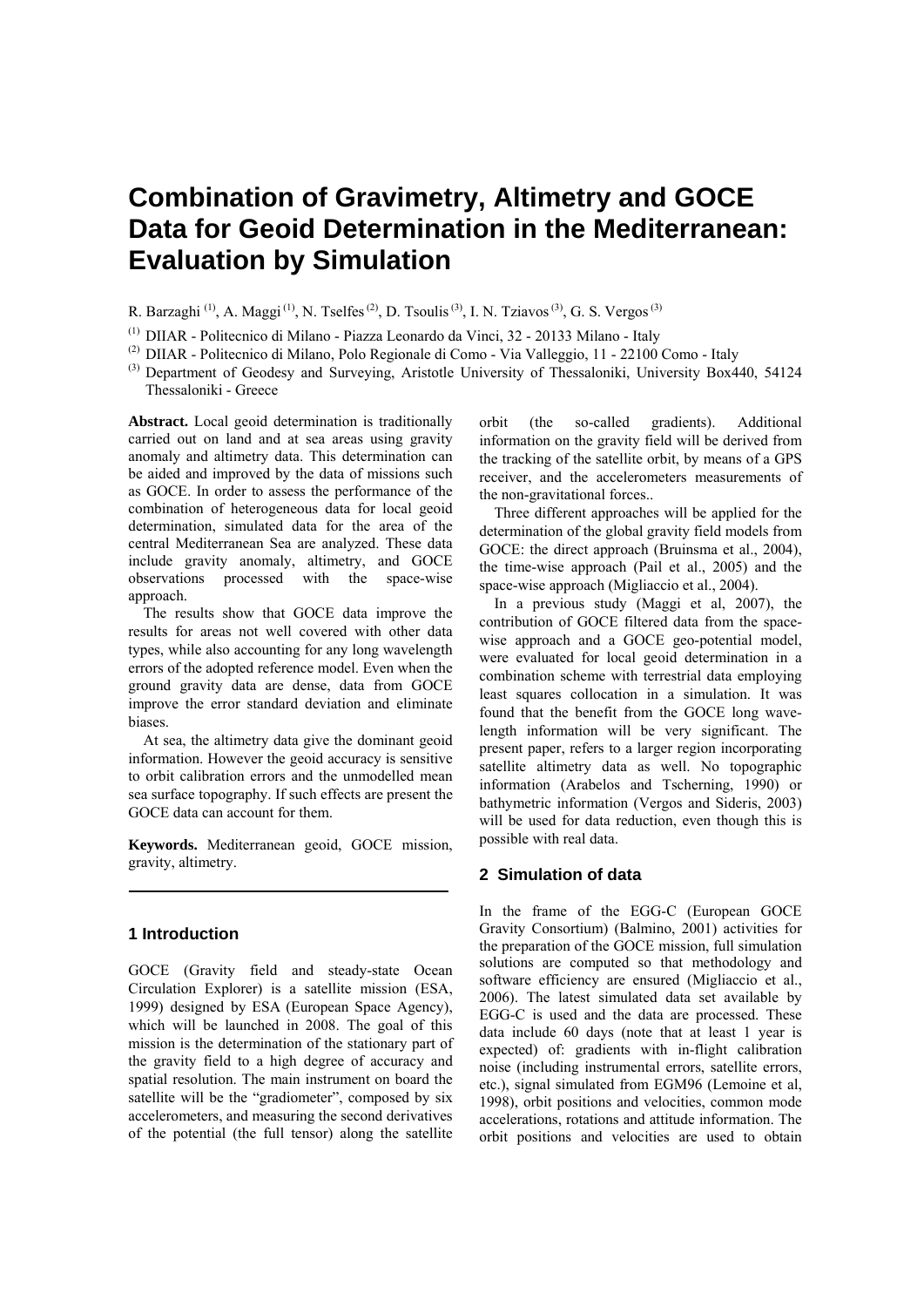(pseudo-) observations of the disturbing potential along the orbit (Jekeli, 1999). These data are processed with the space-wise approach. This is a multi-step collocation procedure that consists of the Wiener filter, gridding by least squares collocation, harmonic analysis of the grids, and iterations made in order to account for the non-optimality of the Wiener filter. For details of these steps and related results with these data, see (Migliaccio et al, 2007). For the present study a filtered grid of potential *T* and a grid of second order radial derivatives  $T_{rr}$  are used. In the latitude interval -83 to 83 degrees these grids have an error Standard Deviation (STD) of  $0.022 \text{ m}^2\text{s}^{-2}$  and  $0.61 \, 10^{-12}$ s<sup>-2</sup> (milli-Eötvös) respectively. The high quality of the *T* grid is also due to noise-free positions used. The accuracy is much smaller over the poles because of the GOCE orbit inclination  $(i =$ 96.5°). Note that the gradients are measured in the gradiometer reference frame  $(x,y,z)$  but through the filtering and gridding they are transformed into the Local Orbital Reference Frame (ξ,η,r) (LORF), where *ξ* is almost along-track, *η* cross-track and *r* radial.

Ground gravity anomalies *Δg* are simulated with the signal from EGM96 up to degree and order 360 and white noise of 5 mgal. A set of true available observations is used for the longitude and latitude. The EGM96 reference sphere is used as radius.

The altimetry simulation is based on the data from the Geodetic Mission (phase E) of ERS1 as provided by AVISO (1998) in the merged  $T/P \& ERS1$ 

corrected Sea Surface Heights (CORSSHs) products. This set of ERS1 SSHs refers to reprocessed data which have improved orbit accuracy. The procedure followed was based on fitting the original ERS data (NOAA JGM-2 orbits) to the more precise TOPEX/Poseidon data (JGM-3 orbits) using a global minimization principle of the ERS1-T/P dual crossover differences (Le Traon et al., 1995; Le Traon and Ogor, 1998). Based on this adjustment, improved ERS orbits with an accuracy similar to T/P ones (2cm rms) was obtained. Observations of the geoid *N* are generated from EGM96. A generous error is added to them: track-wise bias and tilt, plus white noise of total 4cm RMS (Root of Mean Square). A "bow tie" error (Schrama, 1989) of 3.5cm RMS is also simulated, but it is not added unless specified so.

In order to have a more detailed geoid in the simulation, the GPM98 model (Wenzel, 1998) is added to all the data, from degree 361 to 720 and order 0 to 720. For the collocation solution, EIGEN\_gl04c (Förste et al, 2007) is subtracted, up to degree and order 360, from all the data (Fig. 1). The differences of this model to EGM96 are interpreted as long wave-length errors. This does not imply a judgement by the authors about the quality of these models. These differences are similar to the nominal EGM96 errors (Maggi et al, 2007) and this is useful to perform simulations where a model with long wavelength errors is used as reference.



**Fig. 1** The simulated geoid of the central Mediterranean, i.e. the synthesis from EGM96 and GPM98 referenced to EIGEN\_gl04c.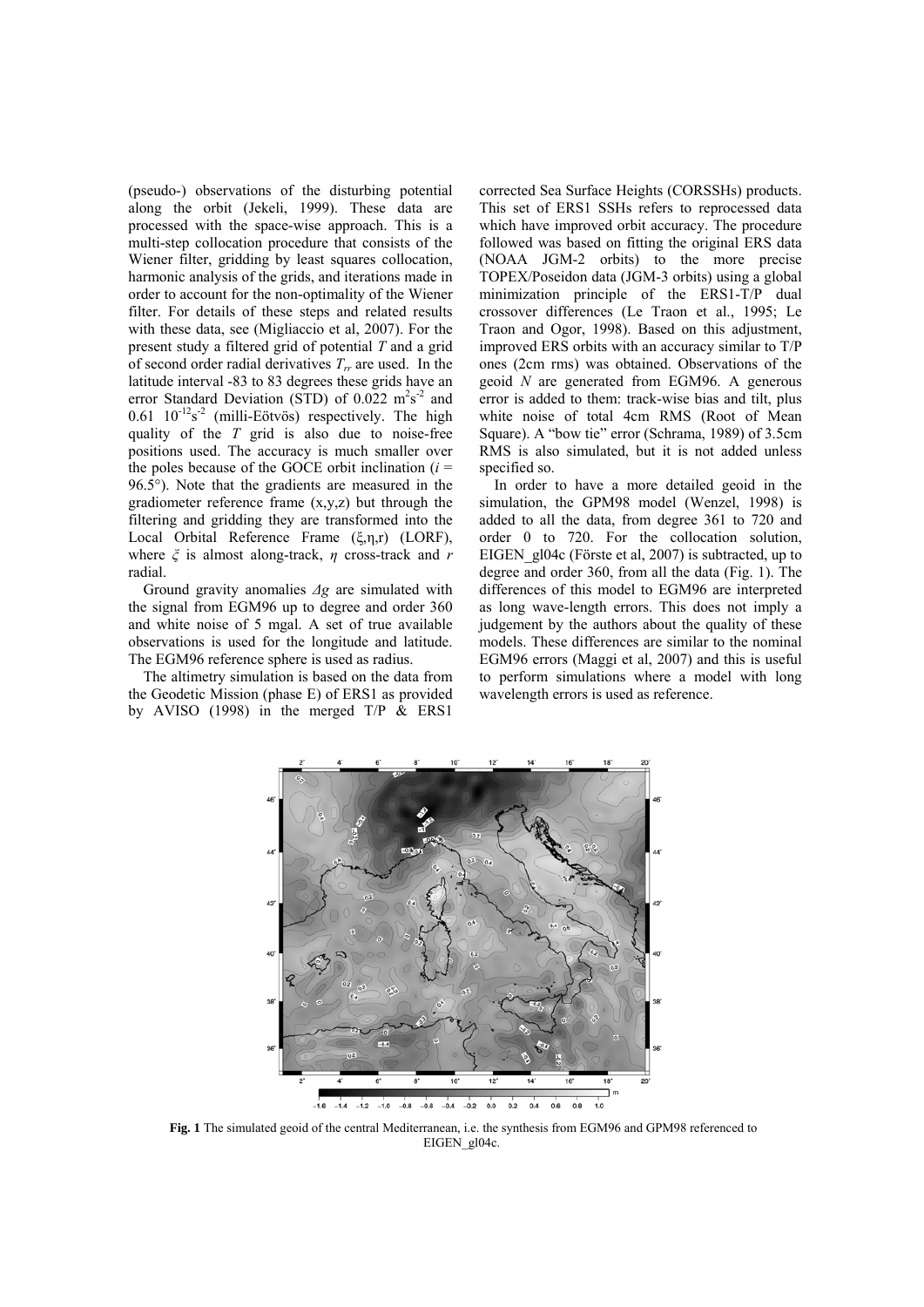

**Fig. 2** The simulated MDSST.

A Mean Dynamic Sea Surface Topography (MDSST) is also simulated. The model determined by Rio (2004) (Fig. 2) is taken and interpolated to the altimetry points. The MDSST is not present in the altimetry observations, unless specified so.

## **3 Local geoid determination**

## **3.1 Collocation with ground gravity and altimetry data**

A local geoid determination is often made using the well-known method of least squares collocation (Moritz, 1980).

The predicted geoid undulation based on gravity and undulation is given by:

$$
\hat{\mathbf{N}} = \mathbf{C}_{N_{\mathcal{S}}} \big( \mathbf{C}_{ss} + \mathbf{C}_{vv} \big)^{-1} \mathbf{y} , \qquad (1)
$$

where **y** is the vector of observed  $\Delta g$  and *N*,  $\mathbf{C}_{ss}$  is a matrix computed from the *Δg* and *N* covariances and cross-covariances, **C***Ns* is a matrix computed from the cross-covariances of the predicted *N* with the observed *Δg* and *N* and **C***vv* describes the *Δg* and *N* noise. In spherical approximation, the covariance and cross-covariance functions to be used in (1) are obtained by:

$$
C_{\Delta g_P, \Delta g_Q} = \frac{\mu^2}{R^4} \sum_{\ell=\ell_{\rm min}}^{\ell_{\rm max}} \alpha_\ell^2 \widetilde{\sigma}_\ell^2 \left(\frac{R^2}{r_P r_Q}\right)^{\ell+2} P_\ell(t), \quad (2)
$$

$$
C_{\Delta g_P, N_Q} = \frac{1}{\overline{\gamma}} C_{\Delta g_P, T_Q}, \qquad (3)
$$

$$
C_{\Delta g_p,T_Q} = \frac{\mu^2}{R^3} \sum_{\ell=\ell_{\min}}^{\ell_{\max}} \alpha_\ell \widetilde{\sigma}_\ell^2 \left(\frac{R}{r_p}\right)^{\ell+2} \left(\frac{R}{r_Q}\right)^{\ell+1} P_\ell(t), \quad (4)
$$

$$
C_{N_P,N_Q} = \frac{1}{\bar{\gamma}^2} C_{T_P,T_Q},
$$
\n(5)

$$
C_{T_p, N_Q} = \frac{1}{\bar{\gamma}} C_{T_p, T_Q}, \qquad (6)
$$

$$
C_{T_p,T_Q} = \frac{\mu^2}{R^2} \sum_{\ell=\ell_{\min}}^{\ell_{\max}} \widetilde{\sigma}_{\ell}^2 \left(\frac{R^2}{r_p r_Q}\right)^{\ell+1} P_{\ell}(t), \quad (7)
$$

where  $t = \cos(\psi)$ ,  $\psi$  is the spherical distance,  $P_{\ell}(t)$ are Legendre polynomials of degree  $\ell$ ,  $R$  is the mean earth radius,  $r_p, r_Q$  are the radii of points *P* and  $Q$ ,  $\mu$  is the gravitational constant times the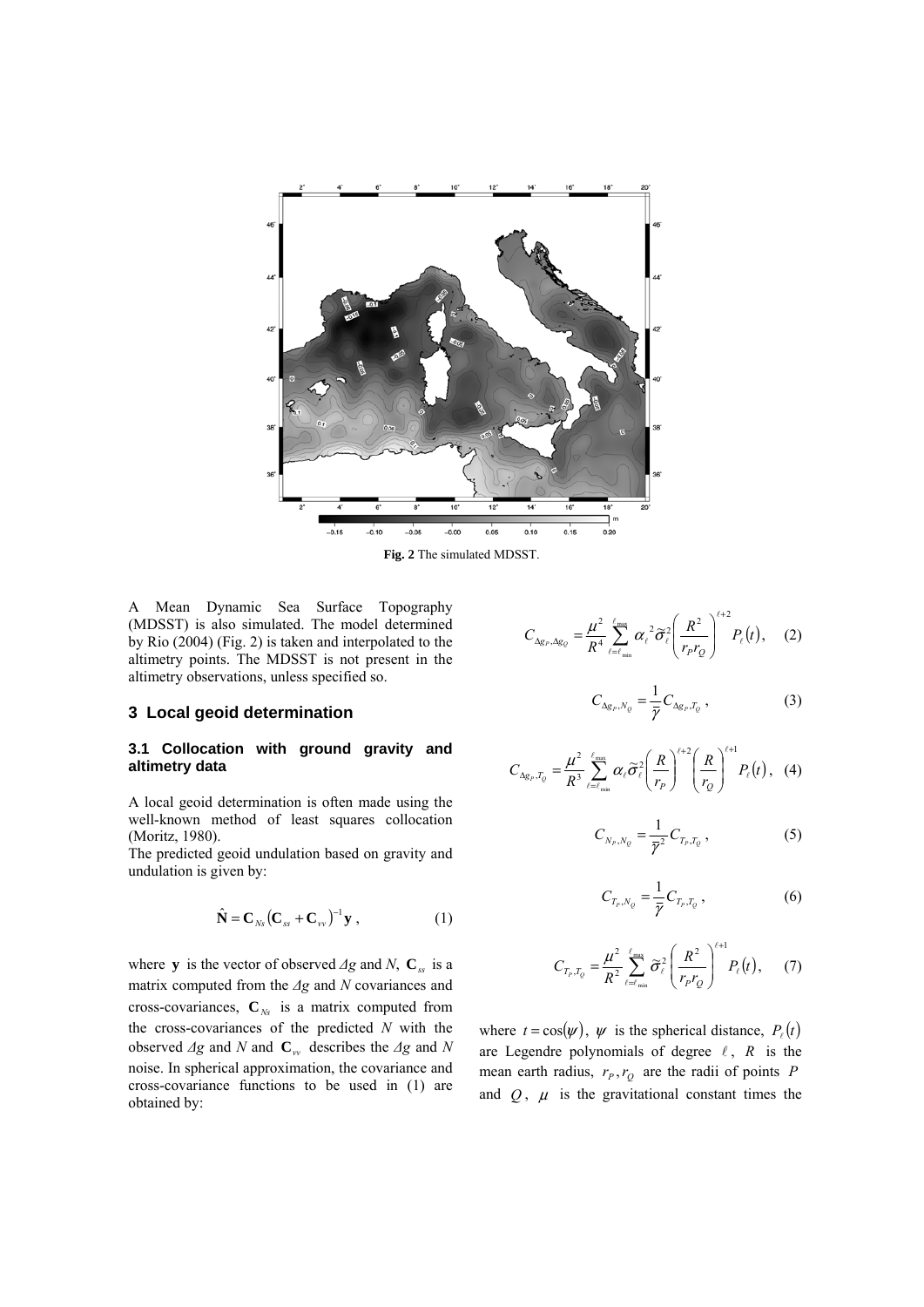earth mass,  $\tilde{\sigma}_{\ell}^2$  are some adapted signal degree variances and  $a_{\ell} = (\ell - 1)$ .

The quantity  $\bar{\gamma}$  is the mean normal gravity used throughout the simulations.

The prediction error covariance matrix is computed by (Moritz, 1980):

$$
\mathbf{C}_e = \left(\mathbf{C}_{NN} - \mathbf{C}_{sN}^T \left(\mathbf{C}_{ss} + \mathbf{C}_{vv}\right)^{-1} \mathbf{C}_{sN}\right), \qquad (8)
$$

where, the matrix  $C_{NN}$  is computed from the *N* covariance function. For comparisons with the actual errors computed from simulations, the point-wise STD is used:

$$
\sigma_i = \sqrt{\mathbf{C}_e(i,i)}\,. \tag{9}
$$

## **3.2 Utilization of GOCE data**

The functions (eq. 4), (eq. 6) and (eq. 7) are those suitable for including gridded potential in the geoid prediction. For the gridded second radial derivatives, the following functions are also needed: the covariance function of  $T_{rr}$  and its cross covariance functions with *T*, *Δg* and *N*.

$$
C_{T_{\text{FP}},T_{\text{FP}}} = \frac{\mu^2}{R^6} \sum_{\ell=\ell_{\text{min}}}^{\ell_{\text{max}}} \beta_{\ell}^2 \widetilde{\sigma}_{\ell}^2 \left(\frac{R^2}{r_{\text{P}} r_{\text{Q}}}\right)^{\ell+3} P_{\ell}(t), \quad (10)
$$

$$
C_{T_{\text{nr},r}} = \frac{\mu^2}{R^4} \sum_{\ell=\ell_{\text{min}}}^{\ell_{\text{max}}} \beta_\ell \ \widetilde{\sigma}_\ell^2 \left(\frac{R}{r_p}\right)^{\ell+3} \left(\frac{R}{r_Q}\right)^{\ell+1} P_\ell(t), (11)
$$

$$
C_{\Delta g_P, T_{\pi_Q}} = \frac{\mu^2}{R^5} \sum_{\ell=\ell_{\min}}^{\ell_{\max}} \delta_\ell \ \widetilde{\sigma}_\ell^2 \left(\frac{R}{r_P}\right)^{\ell+2} \left(\frac{R}{r_Q}\right)^{\ell+3} P_\ell(t), (12)
$$

$$
C_{T_{\pi_P}, N_Q} = \frac{1}{\bar{\gamma}} C_{T_{\pi_P}, T_Q}, \qquad (13)
$$

where,  $\beta_{\ell} = (\ell + 1)(\ell + 2)$  and  $\delta_{\ell} = \alpha_{\ell} \beta_{\ell}$ .

The covariance functions needed for  $T_{rr}$  are easy to compute because the radial direction of LORF coincides with the up direction of an East-North-Up (ENU) frame. If other derivatives along directions not coinciding with ENU were to be used then all the covariance functions would have to be computed and linear combinations would have to be made, according to the rotations between the used directions and the ENU (Tscherning, 1993). This procedure is made inside the space-wise approach, because the other two directions of LORF differ from

the East and North. However the gridded second radial derivatives produced with the space-wise approach are easy to handle in collocation.

If all four data types are used, vector **y** (Eq. 1) now includes, in addition to *Δg* and *N*, the gridded *T* and  $T_{rr}$ . The signal and error matrices (Eqs. 4 and 8) include the covariances of  $T_{rr}$  and *T* and their cross covariances with *Δg* and *N*.

#### **3.3 A simulation of geoid prediction**

The simulated geoid over the central Mediterranean is examined. The considered area is bounded between  $35^{\circ}$ < $\varphi$ <47° and  $2^{\circ}$ < $\lambda$ <20° and divided in 24 cells of 3 by 3 degrees. The geoid is predicted by least squares collocation on a regular spherical grid of 0.2 degrees. A separate collocation is made for every cell. A limit for the number of data is set: 1500 gravity anomalies *Δg* per cell / 2000 for 3 cells that cover the Alps, 1500 altimetry observations *N* per cell, 1100 gridded *Trr* and 350 gridded *T*. *Δg* and *N* are taken with overlap of  $1^\circ$  around each cell, while GOCE gridded data are taken with  $2^{\circ}$  overlap.

The degree variances  $\tilde{\sigma}_{\ell}^2$  are based on considering a-priori knowledge of the degree variances of the differences between EGM96 and EIGEN gl04c, up to degree 360, and the signal degree variances of GMP98 from degree 361 to 720. These degree variances are scaled to fit the gravity anomaly variance locally. Consistency between the true errors and the predicted errors (Eq. 9) justify this simple choice. For optimal results a simultaneous fit to *Trr* and *Δg* could be made (Knudsen, 1987) and for real data closed covariance expressions up to infinite degree (Tscherning and Rapp, 1974) can be used. A more thorough study about the degree variances estimation for the combination of heterogeneous data types is a very interesting and important topic on its own, though it is this is not addressed here. Fortunately the collocation results are robust to some variations of the covariance function (Sansò et al., 1999).

For the 24 cells of the whole area the addition of GOCE data to the already available *Δg* and *N* data leads to significant improvement (Table 1). Edge effects, data gaps and distribution problems are resolved with GOCE.

The effect of heterogeneous data combination is better seen if smaller areas are examined. Therefore, four "zoom-in" cases, from the twenty four examined, are presented herein. All refer to areas included in a single 3 by 3 cell, so that no errors of cells treated separately are mixed.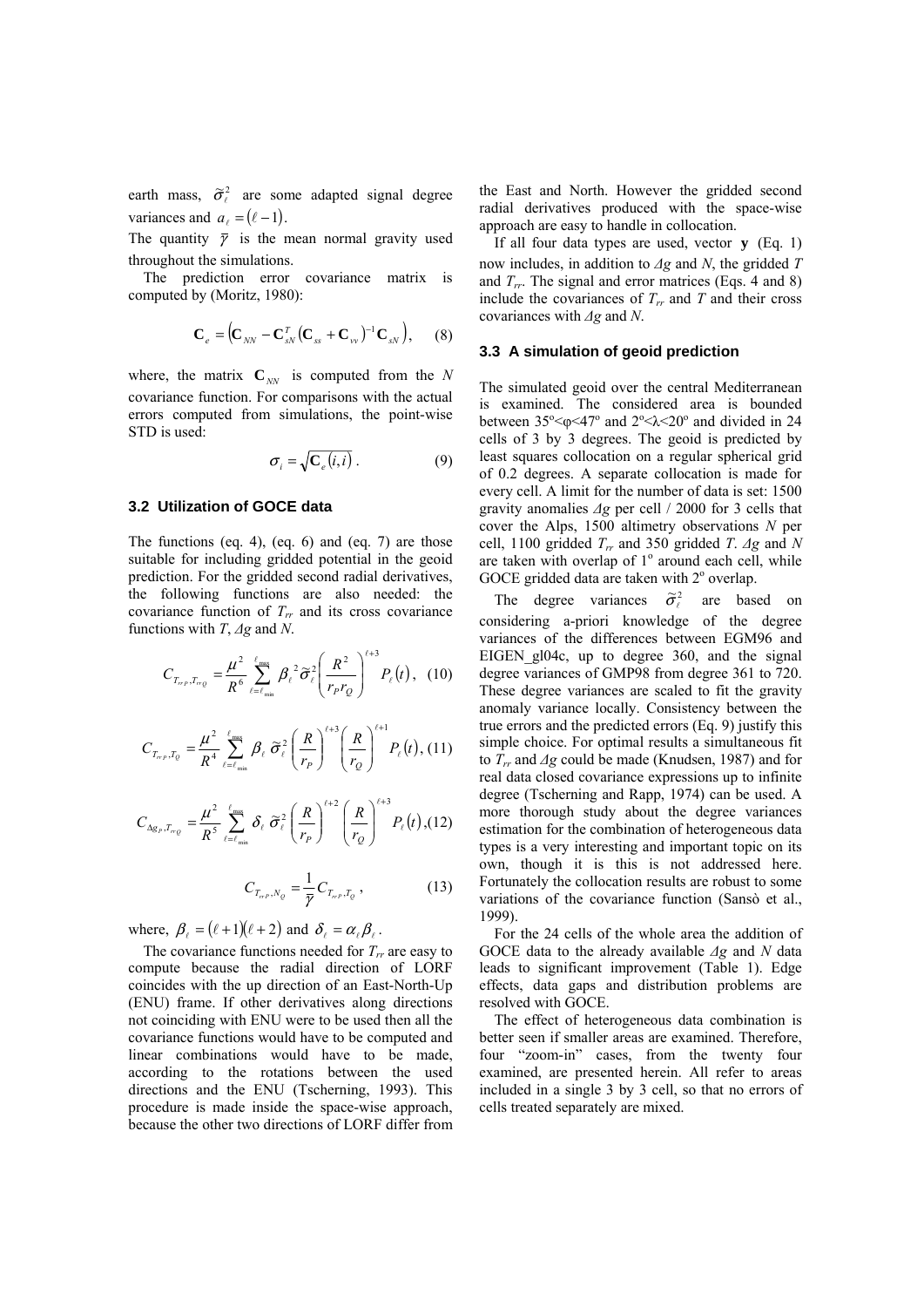**Table 1.** Geoid prediction errors, in cm, for the whole area (case whole.) and different data combinations.

| case   | data used                      | STD  | RMS  |
|--------|--------------------------------|------|------|
| whole. | Δg                             | 16.5 | 17.1 |
| whole. | $\Delta$ g, N                  | 9.9  | 9.9  |
| whole. | $\Delta$ g, N, T <sub>IT</sub> | 5.1  | 5.0  |
| whole. |                                | 48   |      |

The first zoom is made in the area between  $44^{\circ}$  <  $47^{\circ}$  and  $6^{\circ}$  <  $\lambda$  < 8°. This is inside a cell with 2000 *Δg* that covers mostly the Alps. It is seen that GOCE improves the error STD but improves much more the RMS (Table 2) because the *Δg* only solution has a mean value problem. This problem is present in almost all the cells, regardless of the number and distribution of *Δg*. The solution for this cell is repeated with 1000 points of *Δg* and 650 points of  $T_{rr}$ . It is seen that is better to add some GOCE data than to increase the number of *Δg*  observations.

The second "zoom" is made in an area between  $42^{\circ}$   $\leq \varphi \leq 44^{\circ}$  and  $11^{\circ}$   $\leq \lambda \leq 13^{\circ}$ . There, the mean value problem solution with the use of *T* is seen (Table 3).

**Table 2.** Geoid prediction errors, in cm, for an area in the Alps for 2000 *Δg*, 1100 *Trr* and 350 *T* (case alps 1.) and for 1000 *Δg* and 650 *Trr* (alps 2) for different data combinations.

| case    | data used                      | STD | <b>RMS</b> |
|---------|--------------------------------|-----|------------|
| alps 1. | Δg                             | 9.7 | 15.2       |
| alps 1. | $\Delta$ g, T <sub>rr</sub>    | 4.8 | 5.1        |
| alps 1. | $\Delta$ g, T, T <sub>rr</sub> | 4.7 | 4.7        |
| alps 2. |                                | 61  |            |

**Table 3.** Geoid prediction errors, in cm, for an area in central Italy for 1500 *Δg* and 350 *T* (case centre 1).

| case      | data used |  |
|-----------|-----------|--|
| centre 1. | $\sigma$  |  |
| centre 1. |           |  |

The third "zoom" is made at a cell bounded between  $41^{\circ}$  <  $\phi$  <  $43^{\circ}$  and  $5^{\circ}$  <  $\lambda$  <  $8^{\circ}$  degrees. The dense altimetry data give a very good solution (Table 4). If the MDSST is added this quality is degraded. This effect is present at every area where the MDSST is high. If GOCE data are added most of these problems are fixed. From the fourth "zoom", referring to the area between  $35^{\circ}$  <  $\phi$  <  $38^{\circ}$  and  $17^{\circ}$  <  $\lambda$  < 20° degrees, a similar result is obtained. When the bow tie error is added to altimetry data, long wave-length errors arise, but they are corrected significantly when

GOCE data are added (Table 5). An important conclusion can be drawn based on the aforementioned results, i.e., that the altimetric information dominates, but unmodelled MDSST and possible "bow tie" errors can be identified and consequently corrected with the information of GOCE.

A final test for a large area between  $35^{\circ} < \varphi < 47^{\circ}$ and  $0^{\circ}$  < $\lambda$  <20° is performed. 6000  $\varDelta$ *g* are used, distributed on a grid and with a 3 mgal white noise, thus simulating an interpolated grid. The estimate was predicted at 2145 stations in the area  $37^{\circ}$  <  $\phi$  < 45° and  $2^{\circ} < \lambda < 18^{\circ}$ . Then, the impact of using 6000 of the gridded  $T$  or  $T_{rr}$  values, distributed on the same grid used for *Δg*, is tested. The decisive contribution of these data when combined with gravity anomalies is verified, even for a large area with good distribution of *Δg* and with lower noise (table 6).

**Table 4.** Geoid prediction errors, in cm, for an area of sea, (case sea 1.) and the same area but with altimetry observations containing the MDSST (case sea 2).

| case   | data used             | STD | RMS  |
|--------|-----------------------|-----|------|
| sea 1. |                       | 1.5 | 15   |
| sea 2. | N                     | 3.4 | 12.4 |
| sea 2. | N, T, T <sub>rr</sub> | 3.7 | 3.8  |
| sea 2. | T, Trr                | 30  | 30   |

Table 5. Geoid prediction errors, in cm, for an area of sea, (case sea 1.) and the same area but with altimetry observations with "bow tie" error (case sea 2).

| case   | data used                      | <b>STD</b> | RMS |
|--------|--------------------------------|------------|-----|
| sea 1. |                                | 1.6        | 1.7 |
| sea 2. | N                              | 2.7        | 8.8 |
| sea 2. | $N, T, T_{rr}$                 | 3.3        | 3.5 |
| sea 2. | $\Delta$ g, T, T <sub>rr</sub> | 2.8        | 30  |

**Table 6.** Geoid prediction errors, in cm, for a large test area with 6000  $\varDelta g$ ,  $T_{rr}$  and *T* (case large).

| case   | Data used                   | STD  | RMS  |
|--------|-----------------------------|------|------|
| large. | Δg                          | 7.0  | 8.0  |
| large. | $\rm T_{rr}$                | 13.5 | 13.5 |
| large. | т                           | 15.1 | 15.1 |
| large. | $\Delta$ g, T <sub>rr</sub> | 3.8  | 3.8  |
| large. | Δg.                         | 3.6  | 3.6  |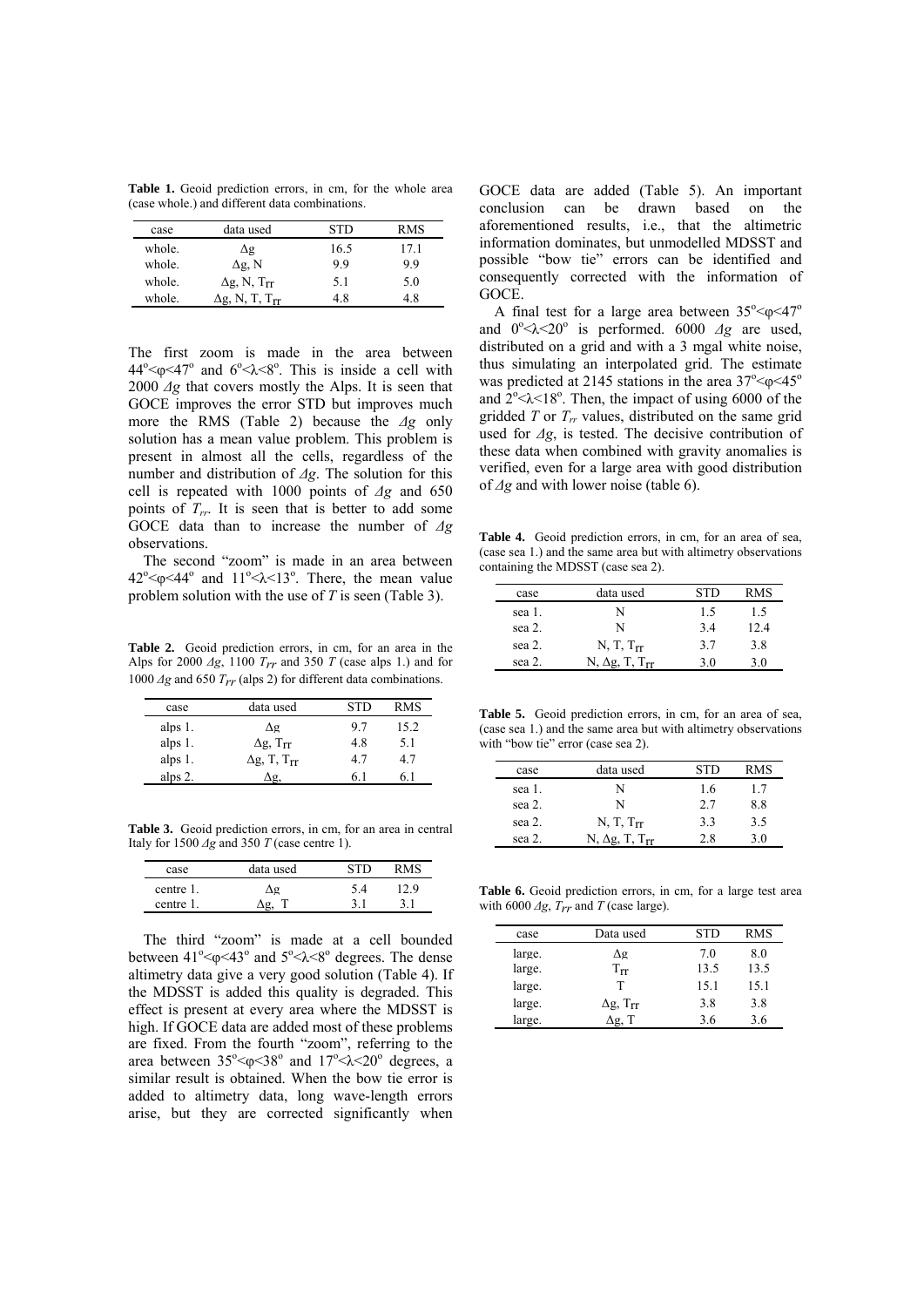#### **4 Conclusions**

Both, the GOCE data and the gravity field model derived from GOCE data, are expected to present good long wavelength information. This will be very useful for local gravity field modelling. The results presented in this paper show that the use of processed GOCE data significantly increases the accuracy of local geoid estimation with gravity data on ground or at sea and the use of GOCE potential estimates resolves mean value problems.

In marine regions the altimetric information dominates and spans the entire geoid spectrum. However if MDSST effects and/or errors like the "bow tie" exist, other long wave-length information, just like that of GOCE, is needed. The latter points out the utility of GOCE for MDSST estimation, as well as the possible use of GOCE data for calibration of other data types.

## **Acknowledgements**

This work was performed under ESA contract

No. 18308/04/NL/NM (GOCE HPF) and in the frame of the 3rd Community Support Program (Opp. Supp. Progr. 2000 - 2006), Measure 4.3, Action 4.3.6, Sub-Action 4.3.6.1 (International Scientific and Technological Co-operation), bilateral cooperation between Greece and Italy.

#### **References**

- Arabelos, D. and C. C. Tscherning (1990). Simulation of regional gravity field recovery from satellite gradiometer data using collocation and FFT. *Bulletin Geodesique.* 64, pp. 363-382.
- AVISO (1998) AVISO User Handbook Corrected Sea Surface Heights (CORSSHs), AVI-NT-011-311-CN, Ed 3.1.
- Balmino, G. (2001). The European GOCE Gravity Consortium (EGG-C). In: *Proc. of*  $I^{st}$  International GOCE User *Workshop.* ESA-ESTEC, Noordwijk, The Netherlands, April 23-24 2001.
- Bruinsma, S., J.C. Marty and G. Balmino (2004). Numerical simulation of the gravity field recovery from GOCE mission data. In: *Proc. of*  $2^{nd}$  International GOCE User Workshop. Frascati, Italy, March 8-10 2004.
- ESA (1999). Gravity Field and Steady-State Ocean Circulation Mission. ESA SP-1233 (1). ESA Publication Division, c/o ESTEC, Noordwijk, The Netherlands.
- Förste Ch., F. Flechtner, R. Schmidt, R. König, U. Meyer, R. Stubenvoll, M. Rothacher, F. Barthelmes, H. Neumayer, R. Biancale, S. Bruinsma, J. M. Lemoine, S. Loyer (2007). Global mean gravity field models from combination of satellite mission and altimetry / gravimetry surface data. *Proc. of the 3rd international GOCE user workshop*, 6-8 November 2006, Frascati, Italy.
- Jekeli, C. (1999). The determination of gravitational potential differences from satellite-to-satellite tracking. *Celestial Mechanics and Dynamical Astronomy*, 75, pp. 85-101.
- Knudsen, P. (1987). Estimation and modelling of the local empirical covariance function using gravity and satellite altimeter data. *Bulletin Geodesique.* 61, pp. 145-160.
- Le Traon PY, Ogor F (1998) ERS-1/2 orbit improvement using Topex/Poséidon: The 2 cm challenge. *J Geophys Res*(103)C4: 8045-8057.
- Le Traon PY, Gaspar P, Bouyssel F, Makhmara H (1995) Using TOPEX/POSEIDON data to enhance ERS-1 orbit. J Atm Ocean Tech 12: 161-170.
- Lemoine, F.G., S.C. Kenyon, J.K. Factor, R.G. Trimmer, N.K. Pavlis, D.S. Chinn, C.M. Cox, S.M. Klosko, S.B. Luthcke, M.H. Torrence, Y.M. Wang, R.G. Williamson, E.C. Pavlis, R.H. Rapp and T.R. Olson (1998). The development of the joint NASA GSFC and NIMA geopotential model EGM96. NASA/TP-1998-206861, Goddard Space Flight Center, Greenbelt, Maryland.
- Maggi A., F. Migliaccio, M. Reguzzoni and N. Tselfes (2007). Combination of Ground Gravimetry and GOCE Data for Local Geoid Determination: a Simulation Study. Proc. of the 1<sup>st</sup> International Symposium of the International Gravity Field Service, August 28 - September 01, 2006, Istanbul, Turkey, In print.
- Migliaccio, F., M. Reguzzoni, and F. Sansò (2004). Spacewise approach to satellite gravity field determination in the presence of coloured noise. *Journal of Geodesy*, 78, pp. 304-313.
- Migliaccio, F., M. Reguzzoni, and N. Tselfes (2006). GOCE: a full-gradient Solution in the Space-wise Approach. *Proc. Of the IAG2005 – Scientific Assembly*, 22-26 August 2005, Cairns, Australia. P. Tregoning and C. Rizos (eds), Vol. 130, Springer, Berlin, pp. 383-390.
- Migliaccio, F., M. Reguzzoni M, Sansò F., Tselfes N., Tscherning C. C., Veicherts M. (2007). The latest of the space-wise approach for GOCE data analysis. *Proc. of the 3rd international GOCE user workshop*, 6-8 November 2006, Frascati, Italy.
- Moritz, H. (1980). Advanced Physical Geodesy. Wichmann, Karlsruhe.